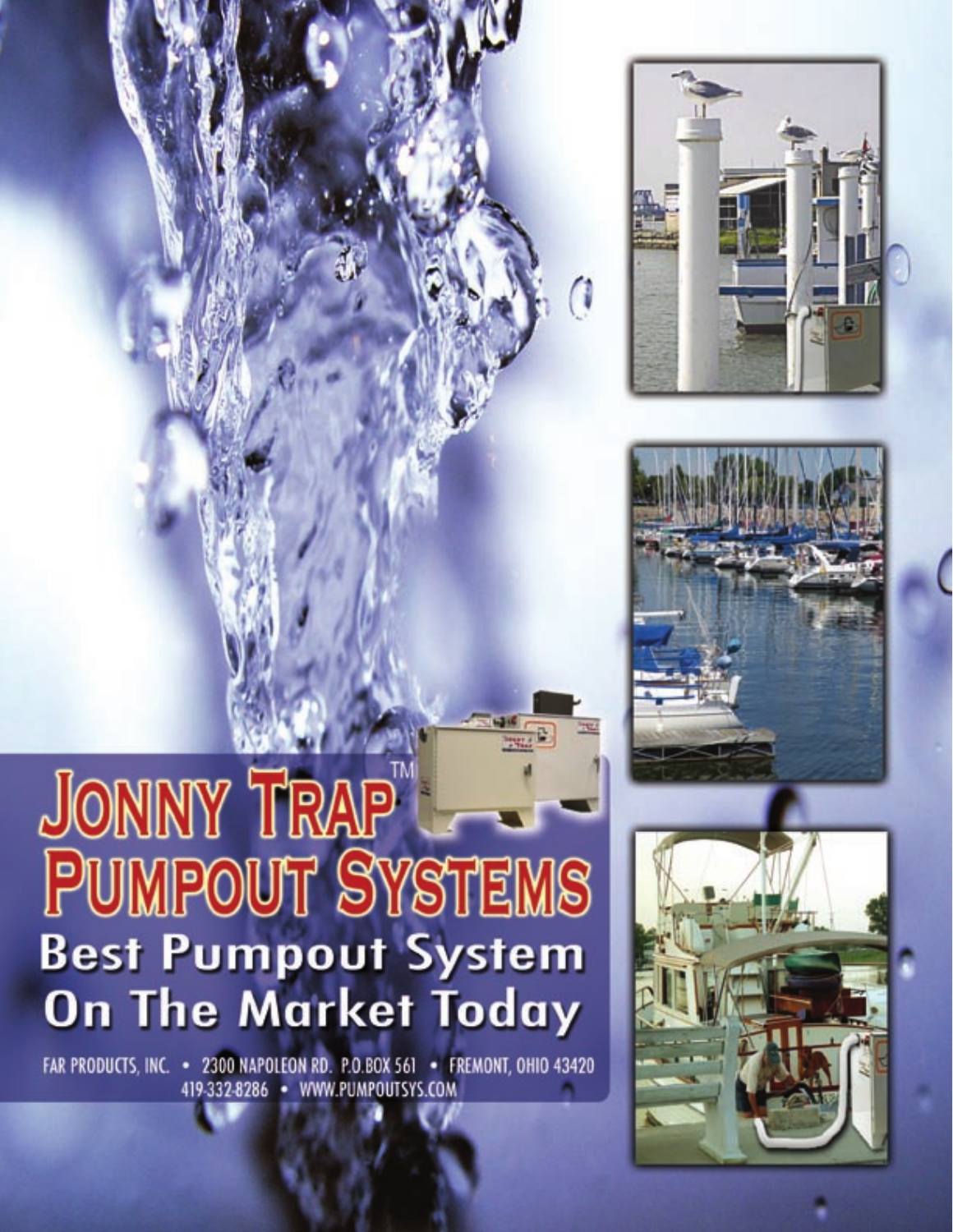## **FAR Products, Inc.**

Maker of the "JONNY TRAP"  $TM$ , is the forerunner in quality and innovative Pumpout Systems and Waste Removal Equipment.

Over one thousand of our pumps are in service around the world. Far Products has been committed for over 45 years to our customers and we continue to design new products to lead the way in pumpouts, allowing marinas around the world to have the best product available. All within one compact unit, the "Jonny Trap"™.

#### MANUFACTURING

#### 30,000 SQ. FT. OF MODERN FACILITIES!

Are huge factory/warehouse allows us to be the leader in the manufacturing of high quality pumpout systems. Our experienced team of craftsmen have the knowledge and expertise to meet specific needs.

#### ENGINEERING

Our engineers are the among the highest skilled professional and are extremely efficient and very responsive to your specific needs. Using our patented processes, FAR Products equipment is custom designed for the application. In addition, FAR Products can design specialized pumpout systems to meet any demand!

JONNY TRAP 6000, 7000, and 8000 models have no pulsation unlike other types of pumps, which have a tendency to be noisy and vibrate violently. In addition, the Jonny Trap™ is engineered to give maximum flow for horsepower of any pumpout. These units are virtually maintenance free. The motor and pump are direct coupled so there is no misalignment between internal parts. Best yet, due to the compact design, Jonny Trap™ will save you valuable space where-ever you install it.

Fluids in the Jonny Trap™ 6000, 7000, and 8000 models will not pulsate! All internal parts are crafted from noncorrosive stainless steel materials. All Jonny Trap™ pumps are built as a positive displacement and self-priming unit which produces no vapors , odors, or hazardous gases. Additionally each unit is self cleaning.

All Jonny Trap™ units are contain a vacuum system which can rid fluids and sewage to a direct disposal unit at a distance of 2000 feet. The pump is enclosed in a NEMA 4 enclosure which is not subject to environmental hazards or contaminates unlike other manufacturers' units. With no level indicators to malfunction, you do not need to worry about overflows or running non-stop until you turn the pump off. Best of all, you have no micro controllers, no transistors, or electronics to adjust.

No need to use standard design or for specific needs, shapes, or sizes to pumpout. Far Products provides custom units to meet the needs of any customer demand. You also can choose from Jonny Trap's standard models, in stock, which range from 7 Gallons per minute up to 232 Gallons per minute. The pumpout units install with ease and have no electronic controller or level indicators to worry about malfunctioning.

#### QUALITY ASSURANCE

FAR PRODUCTS, INC. is committed to producing only the highest quality systems at competitive prices. We perform precision diagnostic testing and quality control procedures on every unit prior to shipping to the customer. In addition, the QC testing reduces the installation time on every pumpout system. It is our commitment to the highest quality systems which makes Far Products the leader in customer satisfaction. Our units meet or exceed customer satisfaction!

Marinas have been purchasing Jonny Trap™ pumpout units for nearly half a century. Those who buy a Jonny Trap™ pumpouts are committed to keeping the environment and our water ecosystems clean. They know only a Jonny Trap™ can attract new customers to their marina. Far Products has been producing Jonny Trap™ pumpouts with many different pumps and will size the pump for custom needs. Jonny Trap™ pumpouts have unique characteristics that make them out-perform all other pumpout systems.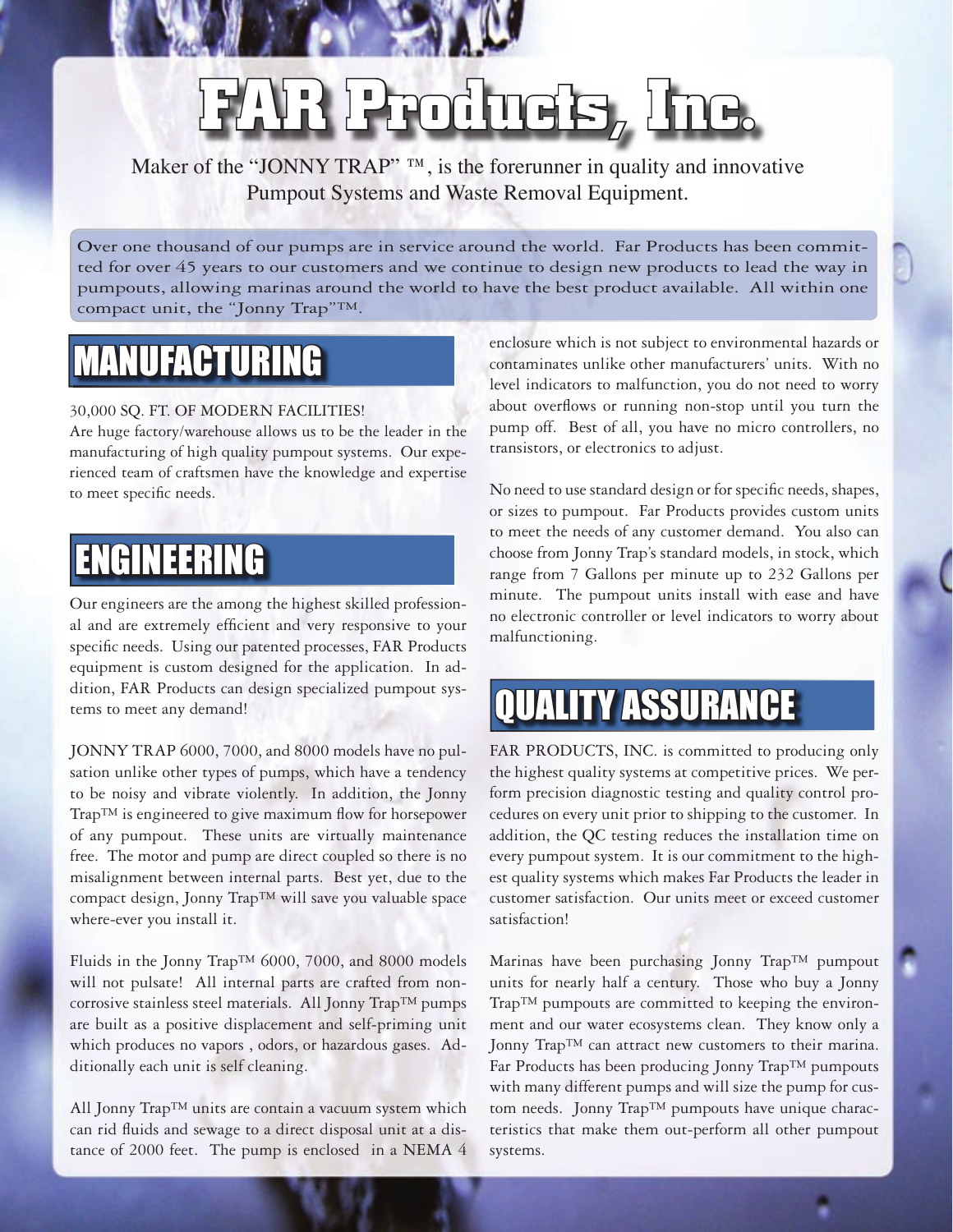# **Jonny Trap**™

#### THE PERFECT PUMP FOR...

- **Private Marinas**
- **Boat Yards**
- **Gas Docks**
- **Yacht Clubs**
- **Municipal Marinas**
- **Parks and Recreation Facilities**
- **Commercial Facilities**
- **Industrial Facilities**
- **Portable Applications**
- **Boat Storage Centers**
- **Distances up to 2000 ft.**
- **Waste Water**
- **Sewage**
- **Municipal Treatment Plants**
- **Boats of all sizes**







#### CUSTOM DESIGNED SYSTEMS

- **Control your entire waste system from one convenient location.**
- **Take command of all customer service systems.**
- Designed to your specific needs and **marina layout.**



#### Jonny Trap Features **(6000, 7000, & 8000 Series)**

- **No pulsation**
- **No valves to foul**
- **No gears**
- **No diaphragms**
- **No bearings in pump**
- **No electronic controller**
- **No level indicators**
- **Few parts**
- **Compact Design**
- Highest efficiency
- **Highest vacuum lift**
- **Highest pressure discharge**
- **Solid mounting**
- **Longest hose connection to boat**
- **Easy installation**



Pump Totally Inclosed! Corrosion Free Cabinet!